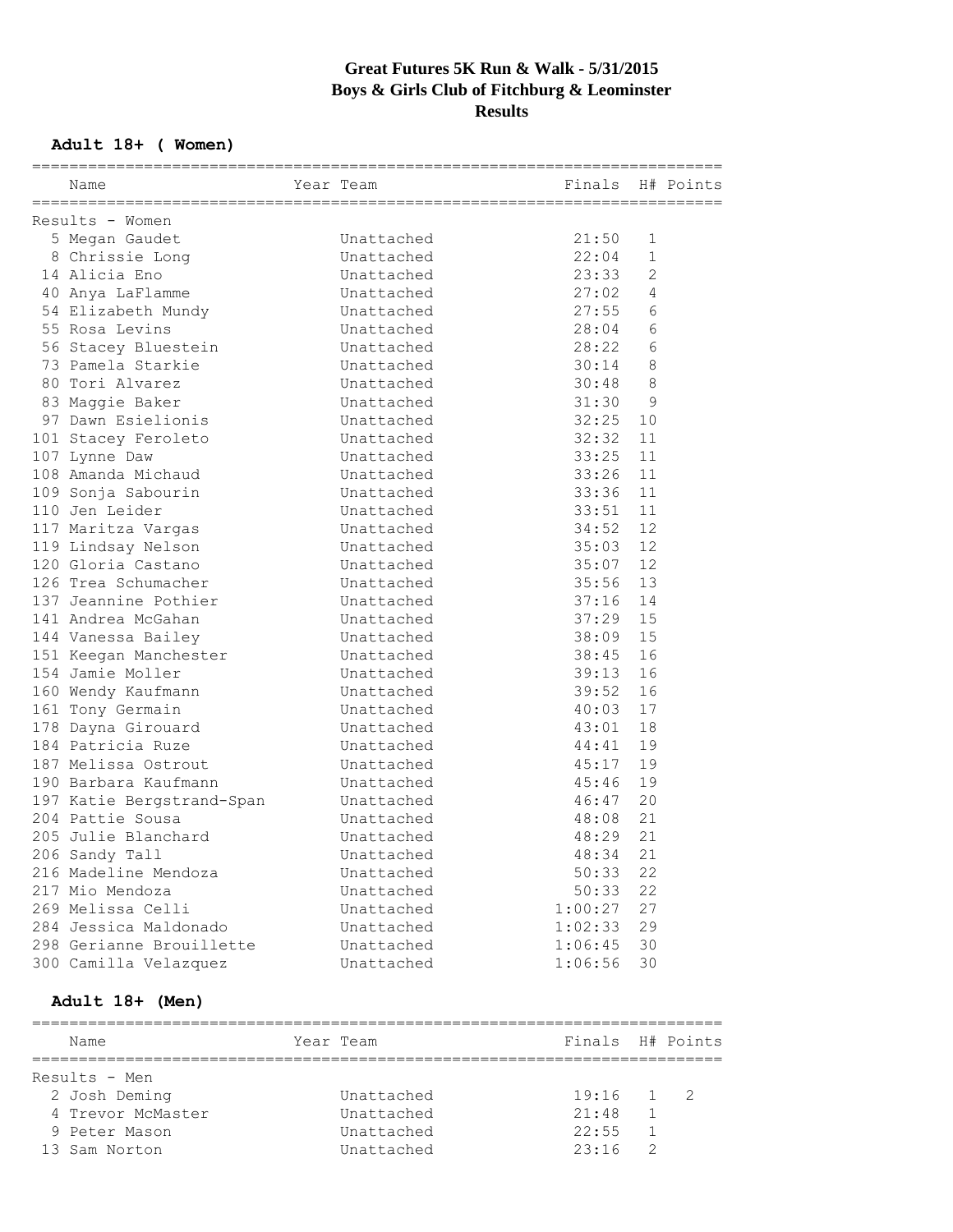| 16 Brian McGuane      | Unattached | 24:03 | 2              |
|-----------------------|------------|-------|----------------|
| 20 Gael Moncoeur      | Unattached | 24:23 | $\mathbf{2}$   |
| 21 Juan Diaz          | Unattached | 24:26 | 3              |
| 33 Mike Scales        | Unattached | 26:06 | $\overline{4}$ |
| 34 William Brennan    | Unattached | 26:15 | 4              |
| 35 Rocco Perla        | Unattached | 26:18 | $\overline{4}$ |
| 36 Michael Carter     | Unattached | 26:21 | $\sqrt{4}$     |
| 44 Michael Smith      | Unattached | 27:12 | 5              |
| 52 Daniel Pothier     | Unattached | 27:49 | $\epsilon$     |
| 74 David Tall         | Unattached | 30:18 | $\,8\,$        |
| 81 Harold Mateo       | Unattached | 31:22 | $\mathsf 9$    |
| 84 Jon Blodgett       | Unattached | 31:31 | 9              |
| 112 Justin Rivers     | Unattached | 33:56 | 12             |
| 113 Shaun Marston     | Unattached | 34:15 | 12             |
| 131 Carlos Castano    | Unattached | 36:29 | 14             |
| 163 Tom McMaster      | Unattached | 40:20 | 17             |
| 183 Derek McMaster    | Unattached | 44:20 | 19             |
| 188 Scott Buchanan    | Unattached | 45:18 | 19             |
| 214 Michael Long      | Unattached | 50:06 | 22             |
| 254 Nicholas Brindisi | Unattached | 58:04 | 26             |
| 256 David Janvrin     | Unattached | 58:11 | 26             |

#### **Masters 40+ (Women)**

| Name                  | Year Team  | Finals H# Points |                |  |
|-----------------------|------------|------------------|----------------|--|
| Results - Women       |            |                  |                |  |
| 23 Jenn Miola         | Unattached | 24:36            | 3              |  |
| 26 Bettina Zimei      | Unattached | 25:01            | 3              |  |
| 61 Dawn Sandoval      | Unattached | 28:58 7          |                |  |
| 65 Lora Grimley       | Unattached | 29:43            | 7              |  |
| 87 Elizabeth Adams    | Unattached | 31:40            | $\overline{9}$ |  |
| 95 Gloria Morales     | Unattached | 32:13            | 10             |  |
| 98 Bonnie Menard      | Unattached | 32:26            | 10             |  |
| 99 Kim O'Connell      | Unattached | 32:29            | 10             |  |
| 100 Anne Allan        | Unattached | 32:29            | 10             |  |
| 102 Laura Larose      | Unattached | 32:50            | 11             |  |
| 104 Kathryn Bailey    | Unattached | 33:20            | 11             |  |
| 105 Carol Gallagher   | Unattached | 33:20            | 11             |  |
| 114 Susan Burke       | Unattached | 34:17            | 12             |  |
| 116 Rebecca Leavitt   | Unattached | 34:39            | 12             |  |
| 127 Monique Tagliavia | Unattached | 36:04            | 13             |  |
| 136 Erica Dack        | Unattached | 37:08            | 14             |  |
| 139 Barbara Drouin    | Unattached | 37:25            | 14             |  |
| 147 Sonia Cutler      | Unattached | 38:33            | 15             |  |
| 159 Leah Joyce        | Unattached | 39:43            | 16             |  |
| 174 Deb Perrault      | Unattached | 41:57            | 18             |  |
| 200 Jackie Garcia     | Unattached | 47:08            | 20             |  |
| 201 Carmin Wyman      | Unattached | 47:18            | 21             |  |
| 211 Bonnie Goddard    | Unattached | 49:46            | 22             |  |
| 227 Jackie Miller     | Unattached | 51:22            | 23             |  |
| 255 Suzanne Despres   | Unattached | 58:10            | 26             |  |
| 266 Robin Powers      | Unattached | 59:56            | 27             |  |

#### **Masters 40+ (Men)**

| Name             | Year Team  | Finals H# Points |               |  |
|------------------|------------|------------------|---------------|--|
| Results - Men    |            |                  |               |  |
| 12 Stefano Zimei | Unattached | $23:06$ 2        |               |  |
| 17 Kevin Grimley | Unattached | 24.15            | $\mathcal{P}$ |  |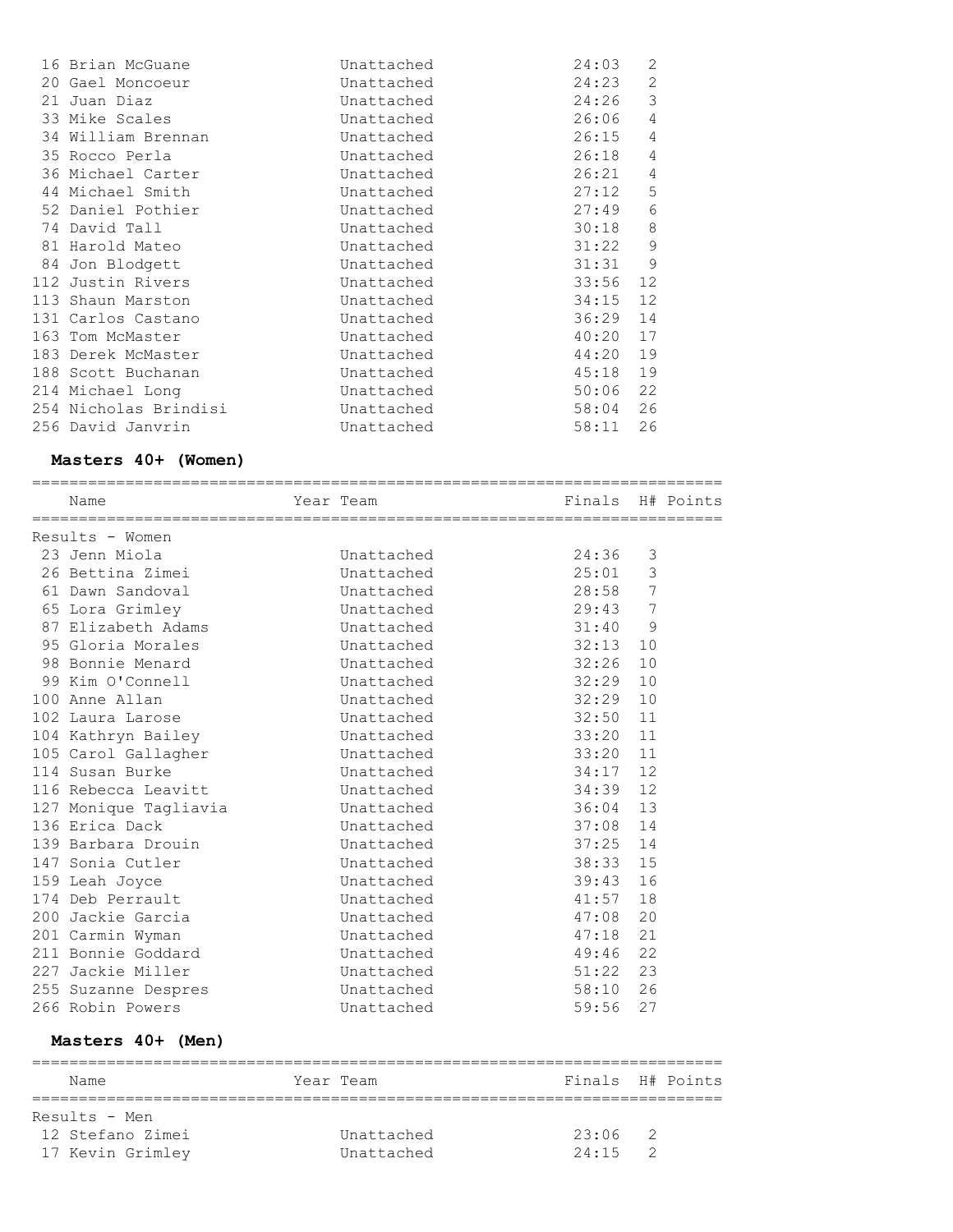| 27 Ramixo Ouintero     | Unattached | 25:03 | 3  |
|------------------------|------------|-------|----|
| 38 John Richard        | Unattached | 26:28 | 4  |
| 45 Carlos Morales      | Unattached | 27:15 | 5  |
| 51 Todd Shimku         | Unattached | 27:33 | 6  |
| 62 Craig Miller        | Unattached | 29:09 | 7  |
| 64 David Hollingsworth | Unattached | 29:42 | 7  |
| 66 William Foss        | Unattached | 29:44 | 7  |
| 75 Scott Vartanian     | Unattached | 30:19 | 8  |
| 86 David Marcantonio   | Unattached | 31:34 | 9  |
| 92 Tommy Geis          | Unattached | 31:55 | 10 |
| 93 Bruce Long          | Unattached | 31:58 | 10 |
| 133 Ian Mulliner       | Unattached | 36:42 | 14 |
| 167 Jeffrey Thomas     | Unattached | 40:55 | 17 |
| 250 Allen Phillips     | Unattached | 57:17 | 25 |
|                        |            |       |    |

#### **High School (Women)**

| Year Team<br>Name                  |            | Finals H# Points |  |
|------------------------------------|------------|------------------|--|
| Results - Women                    |            |                  |  |
| 19 Maeve Callahan<br>Unattached    | $24:19$ 2  |                  |  |
| 41 Hanna Caisse<br>Unattached      | $27:07$ 5  |                  |  |
| 91 Sofia Catalina<br>Unattached    | $31:53$ 10 |                  |  |
| 128 Lauren Marcolini<br>Unattached | $36:15$ 13 |                  |  |
| 129 Winona Daw<br>Unattached       | $36:16$ 13 |                  |  |
| 229 Nicole Chapman<br>Unattached   | $51:49$ 23 |                  |  |

## **High School (Men)**

| Name |                                                                                                                                                                                                                    |            |           |               |                                                      |
|------|--------------------------------------------------------------------------------------------------------------------------------------------------------------------------------------------------------------------|------------|-----------|---------------|------------------------------------------------------|
|      |                                                                                                                                                                                                                    |            |           |               |                                                      |
|      |                                                                                                                                                                                                                    | Unattached |           |               |                                                      |
|      |                                                                                                                                                                                                                    | Unattached |           | $\mathbf{1}$  | 3                                                    |
|      |                                                                                                                                                                                                                    | Unattached | 21:56     | 1             |                                                      |
|      |                                                                                                                                                                                                                    | Unattached | 23:01     |               |                                                      |
|      |                                                                                                                                                                                                                    | Unattached | 23:48     | $\mathcal{L}$ |                                                      |
|      |                                                                                                                                                                                                                    | Unattached | 25:34     | 3             |                                                      |
|      |                                                                                                                                                                                                                    | Unattached | 30:45     | 8             |                                                      |
|      |                                                                                                                                                                                                                    | Unattached | 31:33     | 9             |                                                      |
|      |                                                                                                                                                                                                                    | Unattached |           |               |                                                      |
|      |                                                                                                                                                                                                                    | Unattached | 59:57     | 27            |                                                      |
|      | Results - Men<br>1 Paul Chapman<br>3 Trevor Fields<br>6 Derek Foresman<br>10 Tan Perla<br>15 Elviah Collins<br>28 Xavier Torres<br>79 Benjamin Paquette<br>85 Isaiah Mendoza<br>213 Norman Tall<br>267 Brett Hovik |            | Year Team |               | Finals H# Points<br>$19:15$ 1<br>20:28<br>$50:05$ 22 |

#### **Middle School (Girls)**

| Name                | Year Team  |                  | Finals H# Points |
|---------------------|------------|------------------|------------------|
|                     |            |                  |                  |
| Results - Women     |            |                  |                  |
| 48 Grace Adams      | Unattached | $27:21 \qquad 5$ |                  |
| 130 Lindsey Daw     | Unattached | $36:16$ 13       |                  |
| 177 Haylee Girouard | Unattached | $43:00$ 18       |                  |
| 199 Sujein Casado   | Unattached | $47:08$ 20       |                  |

## **Middle School (Boys)**

| Name |                                                                              |            |           |   |                                    |
|------|------------------------------------------------------------------------------|------------|-----------|---|------------------------------------|
|      |                                                                              |            |           |   |                                    |
|      |                                                                              | Unattached | 23:03     |   |                                    |
|      |                                                                              | Unattached | 24:36     | 3 |                                    |
|      |                                                                              | Unattached | 26:02     | 4 |                                    |
|      | Results - Men<br>11 Mitchell Larose<br>22 Xavier Morales<br>32 Jake Catalina |            | Year Team |   | Finals H# Points<br>$\overline{2}$ |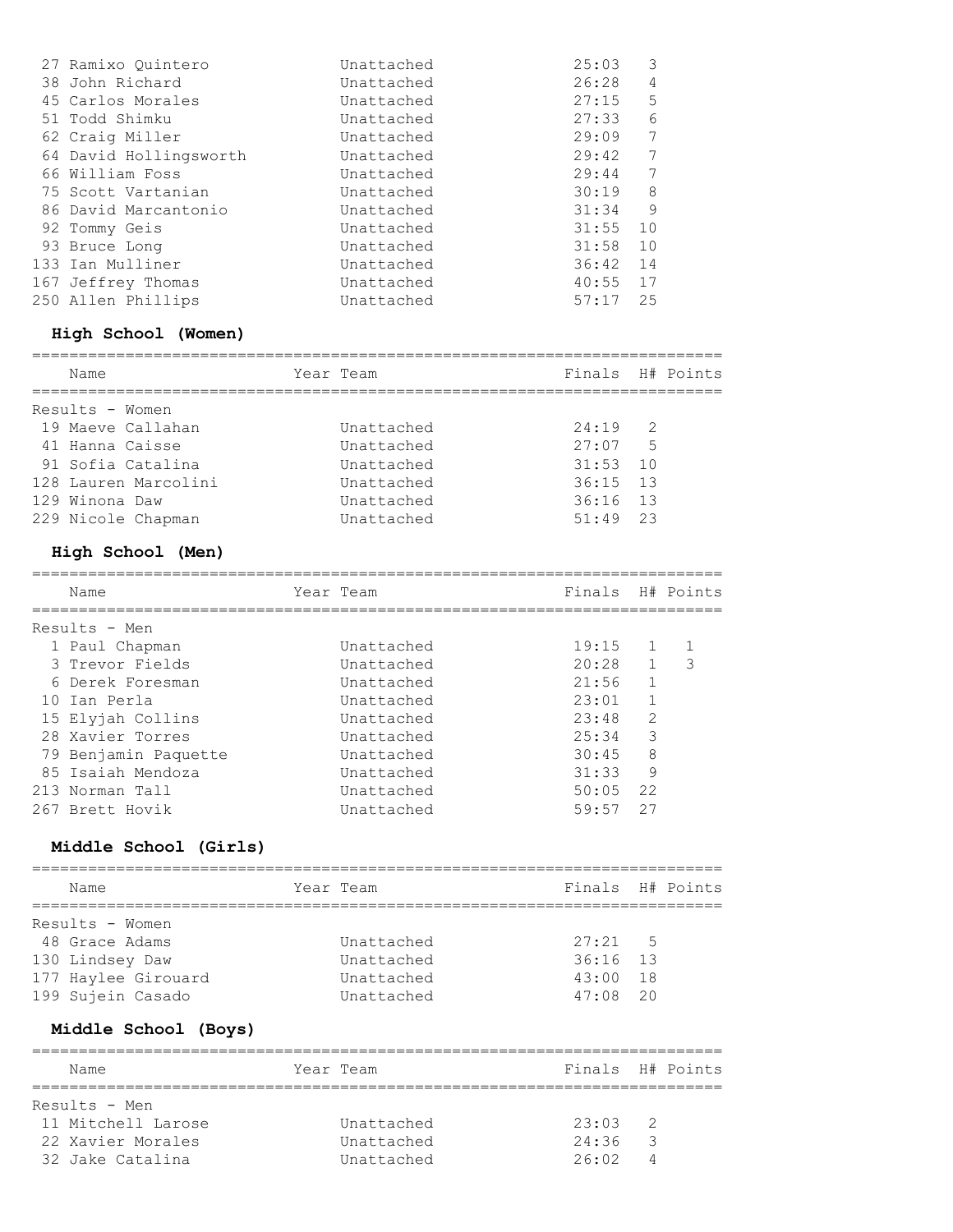| 58 Devin Grimley     | Unattached | 28:32      | - 6           |
|----------------------|------------|------------|---------------|
| 71 Evan Tall         | Unattached | 30:08      | - 8           |
| 72 Lucien Perla      | Unattached | 30:11      | $\mathcal{R}$ |
| 88 Jalen Leider      | Unattached | 31:41      | - 9           |
| 94 Joseph Pellegrini | Unattached | $32:08$ 10 |               |

## **Elementary School (Girls)**

| Name                  | Year Team  | Finals H# Points |    |  |
|-----------------------|------------|------------------|----|--|
| Results - Women       |            |                  |    |  |
| 175 Kaitlyn Perrault  | Unattached | $42:00$ 18       |    |  |
| 202 Sadie Delorme     | Unattached | $47:40$ 21       |    |  |
| 207 Abbie Girouard    | Unattached | $48:39$ 21       |    |  |
| 215 Annah Long        | Unattached | $50:07$ 22       |    |  |
| 243 Haley Long        | Unattached | $55:10$ 25       |    |  |
| 259 Mya McMiller      | Unattached | $58:26$ 26       |    |  |
| 260 Karisima Span     | Unattached | 58:26 26         |    |  |
| 270 Brooke Bernier    | Unattached | $1:00:43$ 27     |    |  |
| 272 Makeighla Marston | Unattached | $1:00:50$ 28     |    |  |
| 286 Jianelis Delgado  | Unattached | $1:02:34$ 29     |    |  |
| 291 Cecelia Ouinn     | Unattached | $1:03:37$ 30     |    |  |
| 292 Evelyn Quinn      | Unattached | $1:03:37$ 30     |    |  |
| 296 Alexa Velazquez   | Unattached | 1:05:53          | 30 |  |

## **Elementary School (Boys)**

| Name                 | Year Team  | Finals H# Points |  |
|----------------------|------------|------------------|--|
| Results - Men        |            |                  |  |
| 53 Colby Julsonnet   | Unattached | $27:53$ 6        |  |
| 106 Mateo Ouintero   | Unattached | $33:23$ 11       |  |
| 189 Andrew Delorme   | Unattached | $45:25$ 19       |  |
| 198 Ty Span          | Unattached | $46:48$ 20       |  |
| 268 Oliver Celli     | Unattached | $1:00:27$ 27     |  |
| 299 Samuel Velazquez | Unattached | $1:06:54$ 30     |  |

# **Seniors 60+ (Women)**

| Name                  | Year Team  |            | Finals H# Points |
|-----------------------|------------|------------|------------------|
| Results - Women       |            |            |                  |
| 77 Pricilla Sullivan  | Unattached | $30:38$ 8  |                  |
| 121 Vera O'Connell    | Unattached | $35:08$ 13 |                  |
| 170 Gail Allen        | Unattached | $41:13$ 17 |                  |
| 179 Michelle Gasborro | Unattached | $43:30$ 18 |                  |
| 210 Deborah Jones     | Unattached | $49:46$ 21 |                  |
| 261 Marilou Graham    | Unattached | $59:11$ 27 |                  |
| 265 Maria Cupo        | Unattached | $59:56$ 27 |                  |
|                       |            |            |                  |

#### **Seniors 60+ (Men)**

| Name                 | Year Team  |            | Finals H# Points |
|----------------------|------------|------------|------------------|
| Results - Men        |            |            |                  |
| 89 Michael Ward      | Unattached | $31:44$ 9  |                  |
| 181 Ricardo Vargas   | Unattached | $44:02$ 19 |                  |
| 230 Tim Fields       | Unattached | $52:23$ 23 |                  |
| 232 Bob Allen        | Unattached | $53:10$ 24 |                  |
| 253 Earl Bacon       | Unattached | $57:55$ 26 |                  |
| 263 Anthony Gasborro | Unattached | $59:46$ 27 |                  |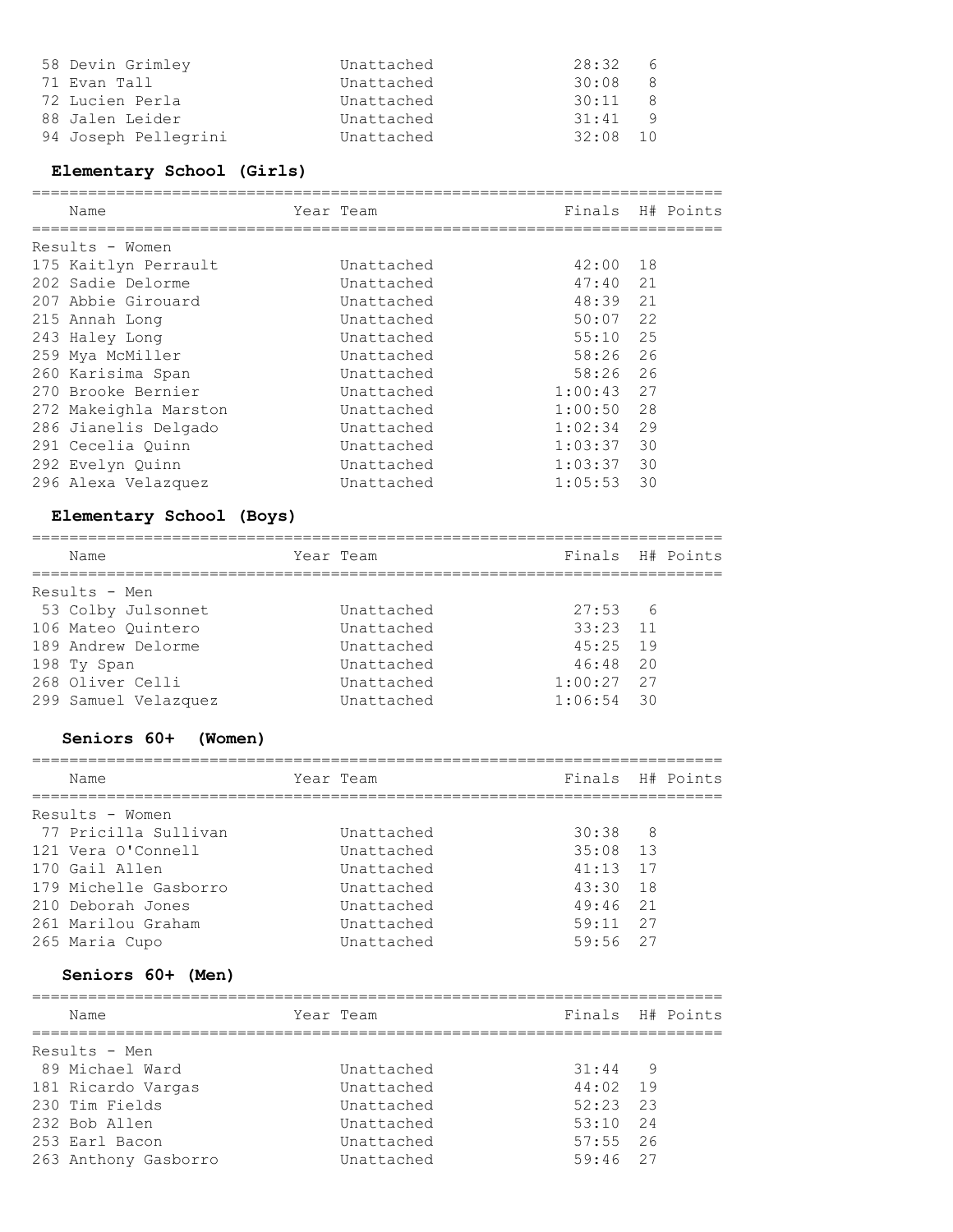193 Nahiomy Miller **Icu Strong** 45:57 20 194 Brittney Davidson **Ditital Fede** 46:15 20 195 Ketheny Dutka Ditital Fede 46:15 20 196 Jaylee Gomez **Ditital Fede** 46:16 20 203 Nicole Delorme Medical Asso 47:40 21 209 Grace Walsh **Fidelity Bank** 48:58 21 176 Darien DaRosa Icu Strong 42:17 18 180 Camila Davila Icu Strong 43:43 18 182 Leanne Perla Medical Asso 44:07 19 35 185 Melissa Clifton Workers' Cre 44:43 19 186 Kathy Hurley Leominster C 44:52 19 191 Tammi DiSalvo Icu at the F 45:49 20 165 Barbara Mahoney Leominster C 40:34 17 166 Kelli Rooney HealthAllian 40:54 17 168 Heidi DeLuco Ditital Fede 41:00 17 169 Melissa Ventura Ditital Fede 41:00 17 172 McKenzie Bryant Leominster C 41:30 18 173 Danielle Cormier HealthAllian 41:35 18 164 Abigail Sarante 1cu Strong 10:24 17 145 Sara Paz Icu Strong 38:22 15 33 146 Jana Bromell T D Bank 38:23 15 34 148 Bridget Haley **Leominster C** 38:43 15 152 Deborah LaPointe HealthAllian 38:55 16 153 Felicia Harwood HealthAllian 38:56 16 138 Stacy Marcaurelle Enterprise Bank 37:22 14 140 Ashley Crank Icu at the F 37:26 14 32 156 Lindsey Morrell Workers' Cre 39:36 16 157 Karen Duguay **Icu at the F** 39:39 16 158 Holly Sanchez Icu at the F 39:39 16 162 Karen Kane 10 10 Icu at the F 40:13 17 87 Elizabeth Adams Unattached 31:40 9 90 Karen Flynn HealthAllian 31:51 9 96 Terry Callahan Medical Asso 32:16 10 26 115 Cindy Cadette Rivers Dunkin Donuts 34:21 12 28 118 Judi Tully **118 Start Control** HealthAllian 34:53 12 155 Nikole Nolle **Icu at the F** 39:32 16 125 Sarah Aubuchon Ditital Fede 35:52 13 31 132 Daisy Ayala Leominster C 36:39 14 134 Nicole Florio Leominster C 37:02 14 135 Erica Kleiner Leominster C 37:08 14 24 Ruby Vargas Fidelity Bank 24:41 3 6 39 Sarah Nelson HealthAllian 26:54 4 12 43 Gennifer Owens HealthAllian 27:11 5 14 47 Meaghan Lally-McGurl Enterprise Bank 27:19 5 16 59 Cara Marceau HealthAllian 28:52 6 60 Carolyn Perla Icu Strong 28:54 6 20 63 Ashton Lyddy Ditital Fede 29:12 7 21 69 Melissa McDonald Leominster C 30:03 7 24 76 Nilda Torres HealthAllian 30:32 8  **Corporate Cup (Women)** ========================================================================== Name Team Team Finals H# Points ========================================================================== Results - Women

212 Michelle Losurdo Workers' Cre 50:00 22 219 Judith Hebert HealthAllian 50:40 22 220 Jessica Fairbanks HealthAllian 50:40 22 221 Tracey Collins **Fidelity Bank** 50:51 23 222 Sue Marini HealthAllian 50:56 23 223 Nancy Bilotta HealthAllian 50:56 23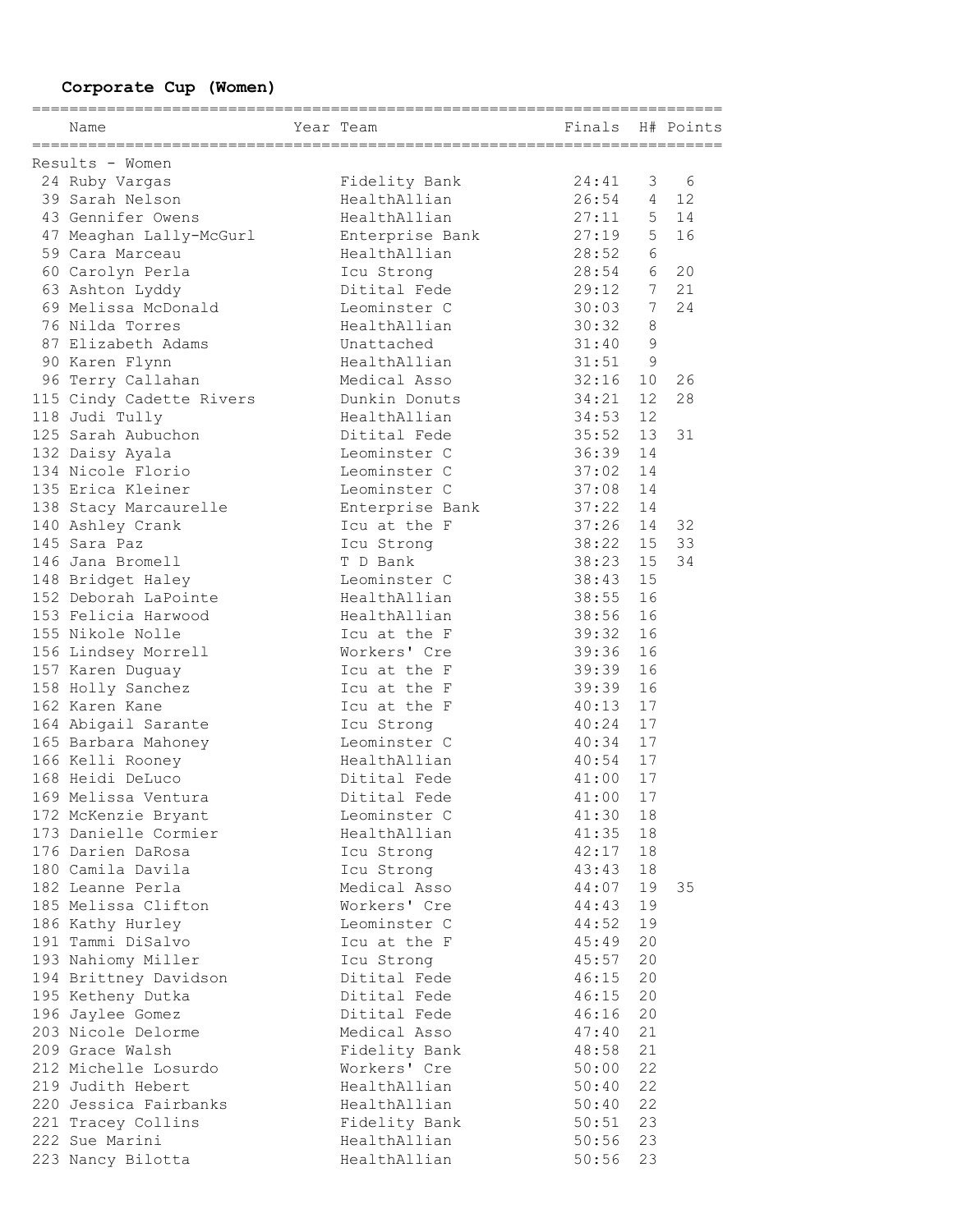| 224 Nina Morin            | Dunkin Donuts             | 51:15                   |    | 23 37 |
|---------------------------|---------------------------|-------------------------|----|-------|
| 225 Nell Cadette          | Dunkin Donuts             | 51:17                   | 23 | 38    |
| 226 Paula LeBlanc         | Fidelity Bank             | 51:19                   | 23 |       |
| 228 Cindy Holder          | Leominster C              | 51:24                   | 23 |       |
| 231 Linda Perales         | HealthAllian              | 53:08                   | 24 |       |
| 233 Amalia Velez          | Ditital Fede              | 53:17                   | 24 |       |
| 234 Eva Mician            | HealthAllian              | 53:32                   | 24 |       |
| 235 Diane Hamilton        | HealthAllian 53:33        |                         | 24 |       |
| 236 Carol Goad            | HealthAllian              | 53:33                   | 24 |       |
| 237 Wanda Walsh           | Fidelity Bank 53:35       |                         | 24 |       |
| 238 Susan Davis           | Fidelity Bank             | 54:24                   | 24 |       |
| 239 Linda Kirrane         | Fidelity Bank             | 54:24                   | 24 |       |
| 240 Melissa McMaster      | Dunkin Donuts             | $54:27$ 24              |    |       |
| 241 Lisa McMaster         | Dunkin Donuts             | 54:27 25                |    |       |
| 242 Lydia Long            | Leominster C              | 55:08<br>55:10<br>55:35 | 25 |       |
| 244 Amy Lacouture         | - .<br>Leominster C       |                         | 25 |       |
| 245 Brianna Riel          | Workers' Cre              |                         | 25 |       |
| 246 Denise Santana        | Workers' Cre              | 55:35                   | 25 |       |
| 247 Mary Carlson          | Icu Strong                | 56:40                   | 25 |       |
| 248 Angelina Spagnoli     | Icu Strong                | $56:41$ 25              |    |       |
| 249 Dwana Mercier         | Icu Strong                | $56:42$ 25              |    |       |
| 251 Mychelle Phillips     | Leominster C 57:18 26     |                         |    |       |
| 252 Debbi Bacon           | Leominster C 57:54 26     |                         |    |       |
| 257 Tammy Zaruba          | Medical Asso 58:12 26     |                         |    |       |
| 258 Joanne Folkins        | HealthAllian              | $58:13$ 26              |    |       |
| 271 Julie Ordonez         | Fidelity Bank 1:00:44 28  |                         |    |       |
| 273 Kelly Johnson         | Ditital Fede              | 1:00:50 28              |    |       |
| 274 Kelly Roberts         | MedStar                   | $1:00:55$ 28            |    |       |
| 275 Paula Bernier         | Fidelity Bank             | 1:01:19                 | 28 |       |
| 276 Mercedis Mata         | Fidelity Bank             | $1:01:21$ 28            |    |       |
| 277 Angela Brown          | Ditital Fede              | 1:01:46                 | 28 |       |
| 278 Dee Rich              | Ditital Fede              | 1:01:49                 | 28 |       |
| 279 Debra Rooney          | -<br>Workers' Cre         | 1:01:57                 | 28 |       |
| 280 Nancy Vautour         | Workers' Cre              | 1:01:59                 | 28 |       |
| 281 Patricia Morse        | HealthAllian              | 1:02:04                 | 29 |       |
| 282 Natalie Kendall       | HealthAllian              | $1:02:04$ 29            |    |       |
| 283 Julie Bergstrand-Span | Leominster C              | 1:02:23                 | 29 |       |
| 285 Amanda Guzman         | Fidelity Bank<br>T D Bank | 1:02:34                 | 29 |       |
| 287 Laurie Benson         |                           | $1:03:24$ 29            |    | 39    |
| 288 Brenda Woods          | T D Bank                  | 1:03:25                 | 29 |       |
| 289 Patty Caisse          | T D Bank                  | 1:03:33                 | 29 |       |
| 290 Kailey Vazquez        | T D Bank                  | 1:03:36                 | 29 |       |
| 293 Tanya Quinn           | T D Bank                  | 1:03:38                 | 30 |       |
| 295 Brianna Benson        | T D Bank                  | 1:03:39                 | 30 |       |
| 297 Sacha Gomez           | HealthAllian              | 1:06:01                 | 30 |       |

## **Corporate Cup (Men)**

| Name               | Year Team       | Finals H# Points |               |    |
|--------------------|-----------------|------------------|---------------|----|
| Results - Men      |                 |                  |               |    |
| 7 Tim McNabb       | HealthAllian    | 22:00            |               | 4  |
| 18 Mike Gallagher  | Enterprise Bank | 24:17            | $\mathcal{L}$ | 5  |
| 25 Chris Kaiser    | MedStar         | 24:58            | 3             | 7  |
| 29 Juan Piedad     | MedStar         | 25:50            | 3             | 8  |
| 30 Joshua Williams | Workers' Cre    | 25:52            | 3             | 9  |
| 31 Daniel Corbin   | Icu Strong      | 25:53            | 4             | 10 |
| 37 Skylar Stafford | MedStar         | 26:22            | 4             | 11 |
| 42 Tom Clancy      | Leominster C    | 27:10            | $5 -$         | 13 |
| 46 Bob Remillard   | Workers' Cre    | 27:17            | 5             | 15 |
|                    |                 |                  |               |    |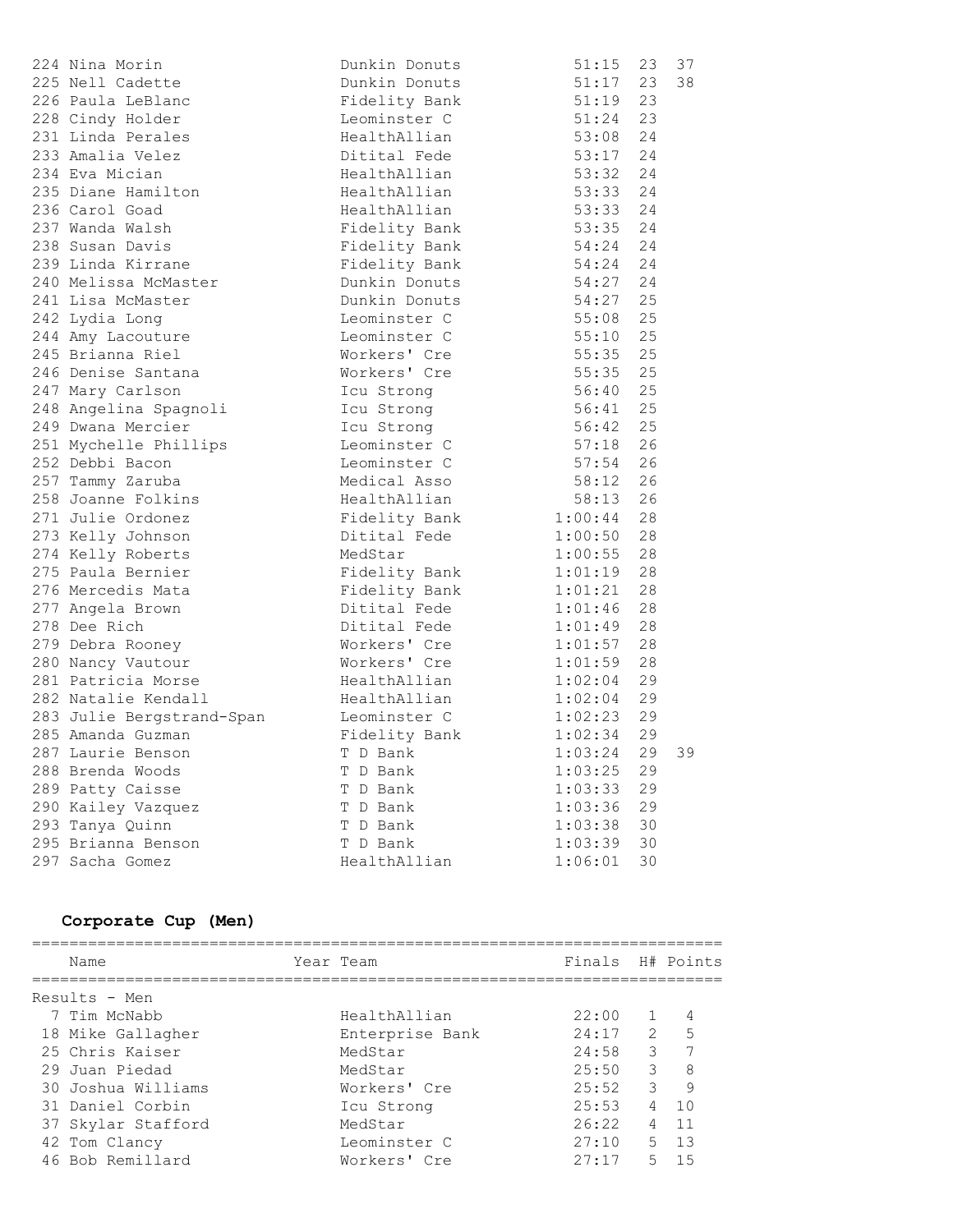| 49 Barry Pearson         | Enterprise Bank | 27:25   | 5               | 17 |
|--------------------------|-----------------|---------|-----------------|----|
| 50 Mike Nordstrom        | Workers' Cre    | 27:31   | 5               | 18 |
| 57 Fernando Catalina     | Medical Asso    | 28:24   | 6               | 19 |
| 67 John Pacheco          | T D Bank        | 29:48   | $7\phantom{.0}$ | 22 |
| 68 Eric Iacoboni         | Icu at the F    | 30:01   | 7               | 23 |
| 70 Jeffrey Turcotte      | Workers' Cre    | 30:06   | 7               |    |
| 78 Tony Emerson          | Icu at the F    | 30:40   | 8               | 25 |
| 82 John Phsial           | Enterprise Bank | 31:23   | 9               |    |
| 103 Matthew Dufault      | Leominster C    | 32:54   | 11              | 27 |
| 111 Sokhom Chun          | Enterprise Bank | 33:54   | 12              |    |
| 122 Leo Poldoian         | Ditital Fede    | 35:13   | 13              | 29 |
| 123 Alex Osei            | Fidelity Bank   | 35:33   | 13              | 30 |
| 124 Roland Paquette      | Leominster C    | 35:52   | 13              |    |
| 142 Cayden MacKenzie     | Leominster C    | 37:55   | 15              |    |
| 143 Andrew Squier        | Leominster C    | 37:55   | 15              |    |
| 149 Michael Mastrapasqua | Leominster C    | 38:44   | 15              |    |
| 171 Bruce Mathieu        | Icu at the F    | 41:30   | 18              |    |
| 192 Brian Cormier        | Fidelity Bank   | 45:50   | 20              | 36 |
| 208 Randy Girouard       | MedStar         | 48:49   | 21              |    |
| 218 Nicholas Whyel       | HealthAllian    | 50:38   | 22              |    |
| 264 Mark Peterson        | Workers' Cre    | 59:47   | 27              |    |
| 294 Sean Vazquez         | T D Bank        | 1:03:39 | 30              |    |